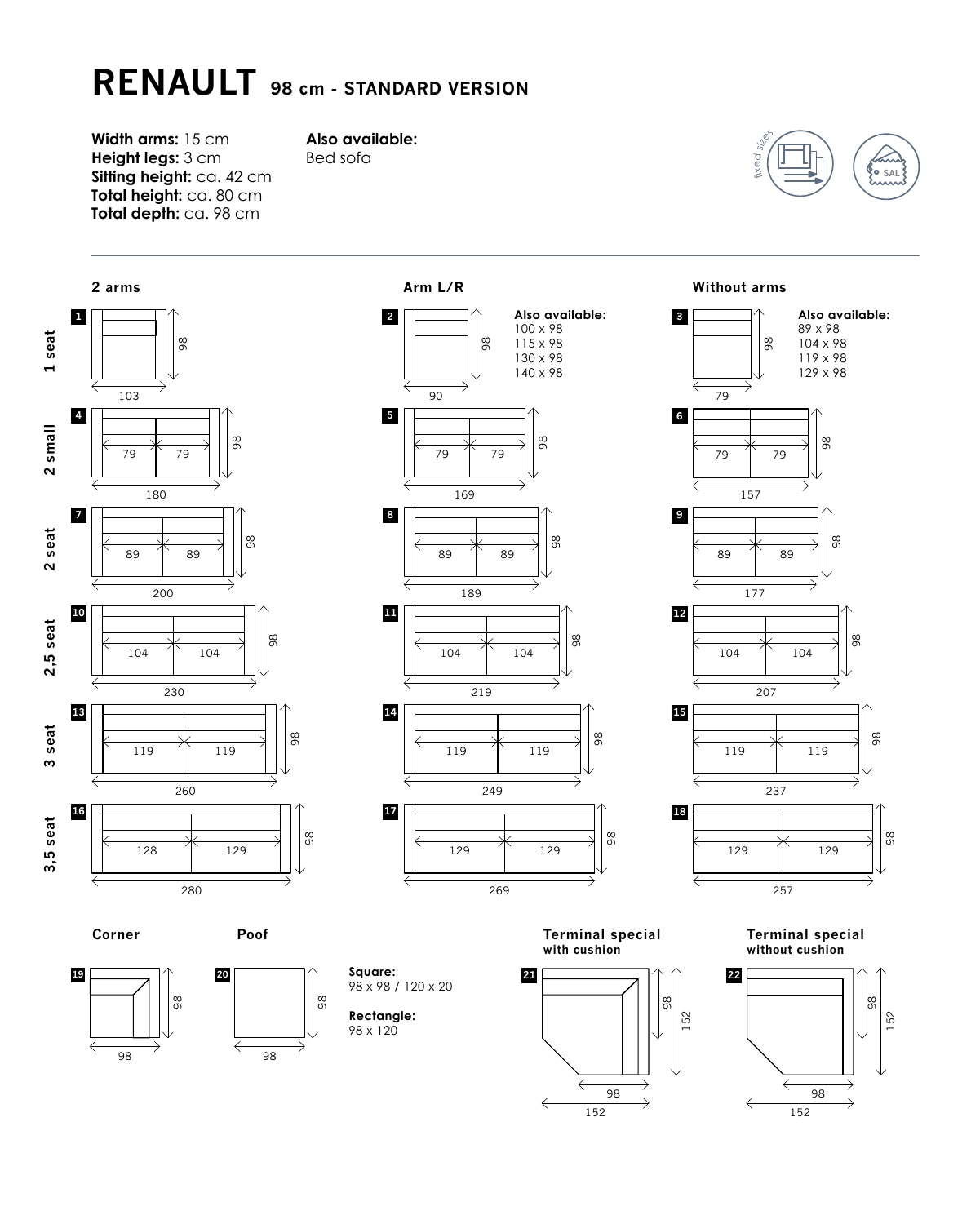

**Terminal Arm L/R + poof**

**Terminal Without arms + poof**





**Examples corner sofa's**

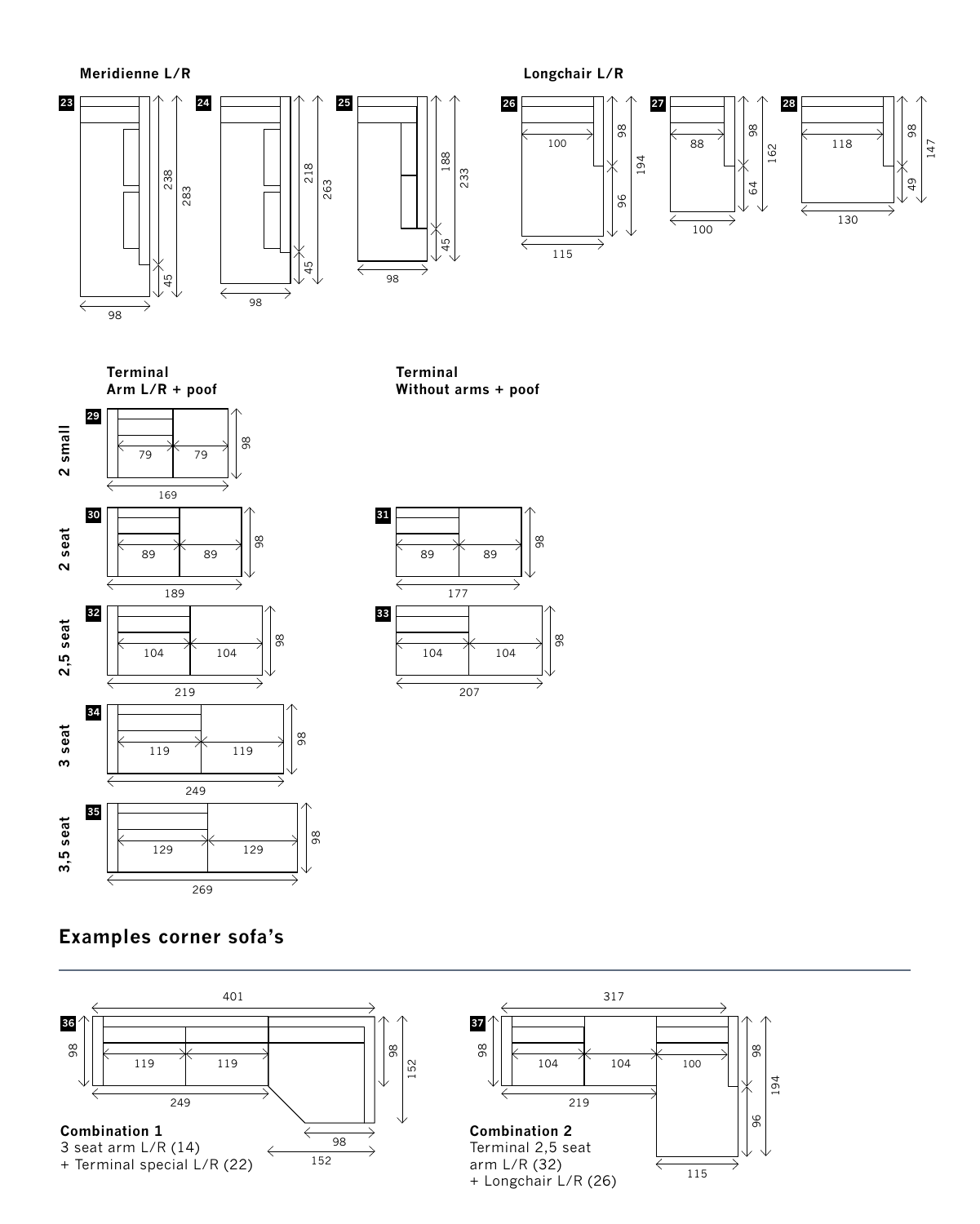## **RENAULT 120 cm - DEEP VERSION**

**Width arms:** 15 cm **Height legs:** 3 cm **Sitting height:** ca. 42 cm **Total height:** ca. 80 cm **Total depth:** ca. 120 cm

## **Also available:**

Bed sofa